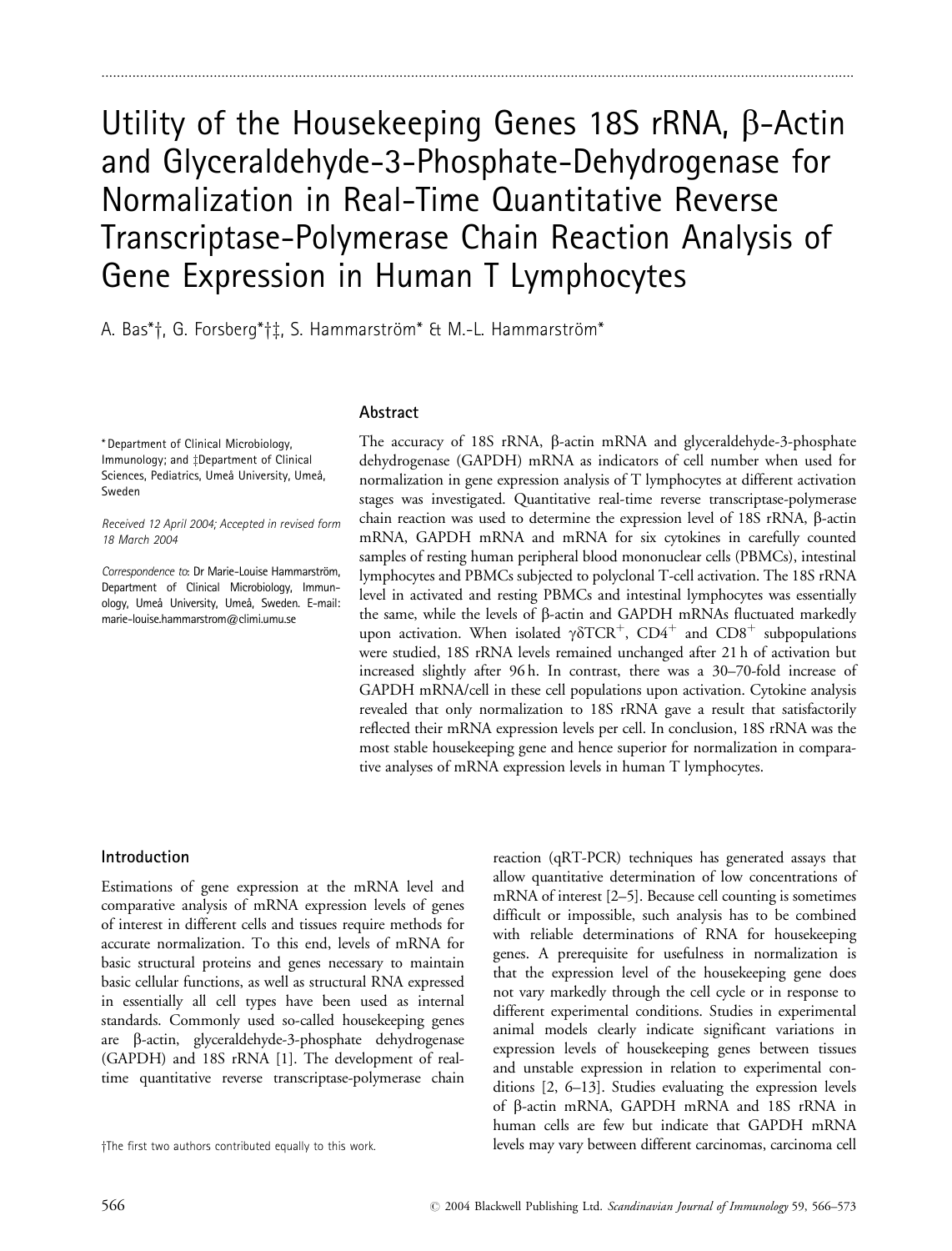lines as well as normal and cancer tissue biopsies [14–21]. Moreover, one study reported changes in  $\beta$ -actin and GAPDH mRNA levels during epithelial differentiation [22]. Changes in housekeeping gene expression levels may also be expected in lymphocytes upon immune activation. Unawareness of variations in expression levels of the gene used for normalization might even lead to misinterpretations of cellular responses in immune reactions.

The purpose of this study was to determine whether the expression levels of  $\beta$ -actin mRNA, GAPDH mRNA and 18S rRNA are fluctuating during activation of human T lymphocytes. Peripheral blood mononuclear cells (PBMCs) were stimulated by a polyclonal T-cell activator, and the cellular content of the three housekeeping genes was estimated by combination of cell counting and real-time qRT-PCR determinations of  $\beta$ -actin mRNA, GAPDH mRNA and 18S rRNA levels. The cytokines interleukin-2 (IL-2), IL-4, IL-10, interferon-g (IFN-g), tumour necrosis factor-a (TNF- $\alpha$ ) and transforming growth factor- $\beta$ 1 (TGF- $\beta$ 1) were chosen as model genes in the analysis of mRNA expression levels.

# Materials and methods

Cells and tissues. PBMCs were isolated from 15 healthy adult blood donors (median age 35 years; range 26–50 years) by Ficoll-Paque (Amersham Pharmacia Biotech, Uppsala, Sweden) gradient centrifugation. Intestinal lymphocytes were isolated from surgical samples of apparently normal jejunal tissue obtained from six adult patients (median age 64 years; range 58–68 years) undergoing bowel resection for cancer conditions, intestinal bleeding, ulcus or strangi ileus. Intraepithelial and lamina propria lymphocytes were isolated as previously described [23, 24]. All study subjects gave their informed consent.

Antibodies. Anti-CD3 monoclonal antibody (MoAb) OKT3 was purified from culture supernatant of the hybridoma cell line (American Type Culture Collection, Rockville, MD, USA) and used for polyclonal T-cell stimulation.

Paramagnetic beads used for cell fractionation were Dynabeads M-450 coated with goat-antimouse IgG (Dynal, Oslo, Norway) and charged with a mixture of pan d-chain MoAbs Immun510 (Immunotech, Marseille, France) and 5A6.E9 (Serotec, Kidlinton, Oxford, UK) and pan  $\gamma$ -chain MoAb  $\gamma$ 3.20 (Serotec) or Dynabeads M-450 directly coated with anti-CD4 MoAb (Dynal) and anti-CD8 MoAb (Dynal).

In vitro activation of blood T lymphocytes. PBMCs were suspended in HEPES-buffered RPMI-1640 containing 0.4% human serum albumin and antibiotics and incubated at a concentration of  $1 \times 10^6$  cells/ml in the presence of anti-CD3 MoAb OKT3 (100 ng/ml). Parallel cultures of 2-4  $\times$  10<sup>6</sup> cells were incubated for 4, 7, 21, 45, 72 and 96 h at 37 °C in humid air with 5% CO<sub>2</sub>.  $\gamma\delta TCR^+$ ,  $CD4^+$  and  $CD8^+$  cells were retrieved from PBMCs before stimulation and after 21 and 96 h stimulation with anti-CD3 MoAb OKT3 by sequential positive selection using magnetic beads charged with MoAb specific for TCRyand  $\delta$ -chain, CD4 and CD8 [25]. In order to ascertain accurate estimation of cell numbers, freshly isolated PBMCs and PBMCs activated for various time periods and T-cell subpopulations were counted in triplicate random samples by microscopic inspection in a Bürker chamber. The cell samples were re-suspended and new samples were taken for cell counting if cell clumps were seen. The cell samples were thereafter washed in RNase-free phosphate-buffered solution, snap frozen in liquid nitrogen and stored at  $-80$  °C.

RNA preparation and real-time qRT-PCR. Total RNA was isolated from unstimulated and stimulated PBMCs, freshly isolated and stimulated T-cell subpopulations from blood and intestinal lymphocytes, all by the acid guanidinium–thiocyanate–phenol–chloroform method and suspended in RNase-free water containing 1 kU/ml RNasine ribonuclease inhibitor (Promega, Madison, WI, USA) as described [26].

Real-time qRT-PCR assays for 18S rRNA and GAPDH mRNA were purchased from Perkin-Elmer Applied Biosystems (Foster City, CA, USA). The 18S rRNA analyses were performed in two steps with reverse transcription using random hexamers followed by specific real-time PCR. The GAPDH analyses were performed according to the TaqMan EZ technology with specific reverse transcription using the 3' primer and *Thermus thermophilus* DNA polymerase followed by PCR using the same enzyme. A real-time qRT-PCR assay was constructed for  $\beta$ -actin. The TaqMan EZ technology was used with sequence-specific primers placed in separate exons and a reporter dye-labelled probe hybridizing over an exon/exon boundary in the amplicon. The sequences were 5'-CCTCGCCTTTGCCGA-3' for the 5' primer, 5'-TGGTGCCTGGGGCG-3' for the 3' primer and 5'-CCGCCGCCCGTCCACACCCGCC-3' for the probe. The position was chosen at a site for which no homologous intronless pseudogenes of the  $\beta$ -actin gene are described [27]. The assay did not give any signal when DNA purified from PBMCs was used as template (for IL-2, IL-4, IL-10, TNF- $\alpha$ , TGF- $\beta$  and IFN- $\gamma$  real-time qRT-PCR assays see References [28] and [5]). Samples were analysed in triplicate, and emission from released reporter dye was monitored by an ABI Prism 7700 Sequence Detector (Perkin-Elmer Applied Biosystems). Cytokine mRNA levels are expressed as copies/ $\mu$ l as defined from triplicates of serial dilutions of RNA copy standards run in parallel. Levels of 18S rRNA, GAPDH mRNA and  $\beta$ -actin  $mRNA$  are expressed as units/ $\mu$ l as defined from triplicate serial dilutions of a pool of total RNA extracted from anti-CD3 MoAb OKT3-stimulated PBMCs. One unit was defined as the signal obtained by 10 pg of this RNA pool. All qRT-PCR assays for different RNA species were run separately. Because of the high concentration of 18S rRNA,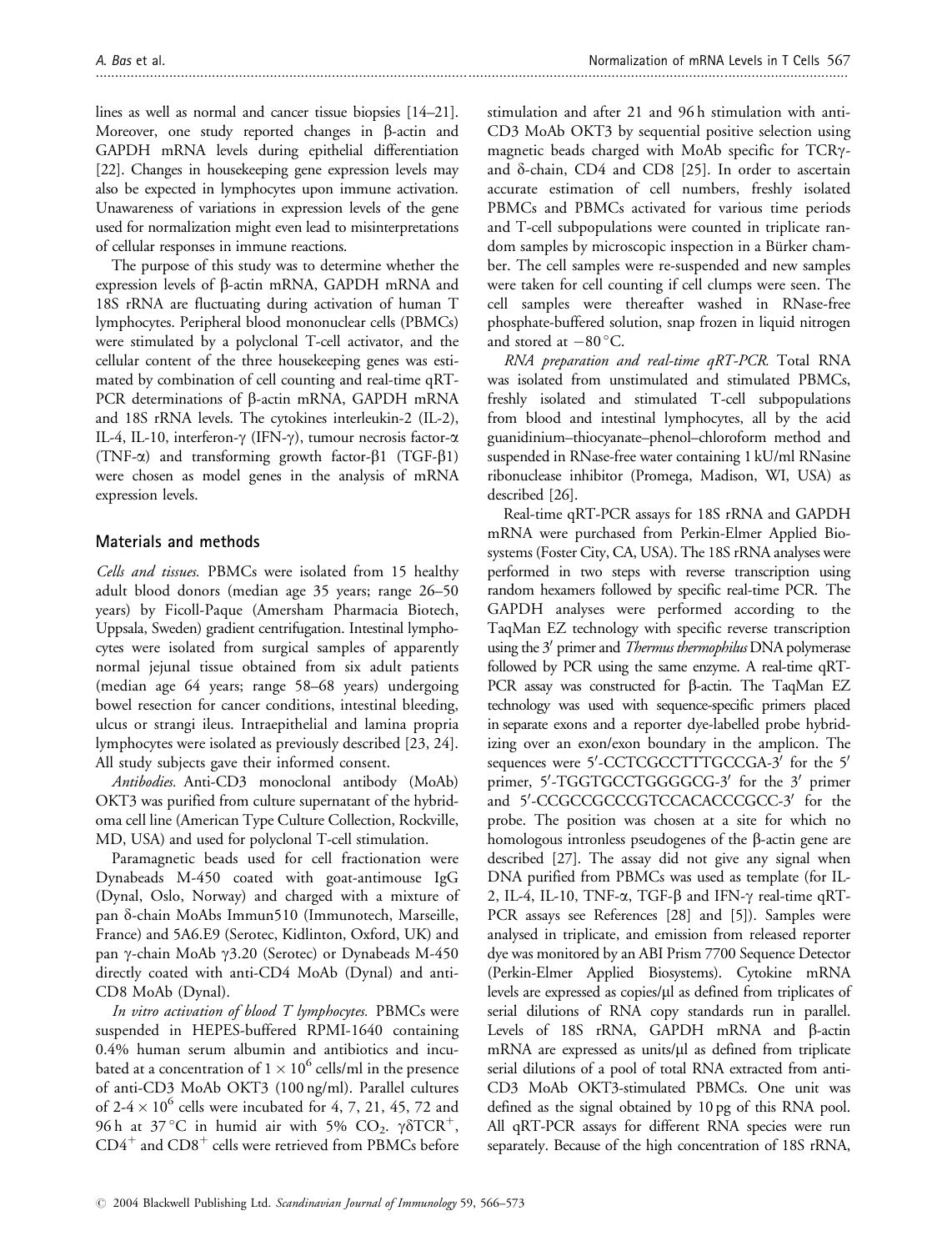samples were diluted 1/10 before analysis of this RNA species.

Statistics. The significance of differences in expression levels of 18S rRNA and GAPDH mRNA in T-cell subsets was analysed using Student's *t*-test. Correlation analyses were performed using the Spearman rank correlation test. Two-tailed analyses were used throughout. A P value <0.05 was considered statistically significant.

#### **Results**

#### 18s rRNA levels are stable in T cells during in vitro activation

PBMCs were isolated from seven individuals, and the cell number was estimated by counting the cells in triplicate samples. Parallel cell cultures of PBMCs polyclonally stimulated with anti-CD3 MoAb OKT3 were set up and harvested after 4, 7, 21, 45, 72 and 96 h. At each time point, careful cell counting and extraction of total RNA was performed. Each RNA sample was subsequently subjected to real-time qRT-PCR analyses for determination of 18S rRNA, b-actin mRNA and GAPDH mRNA expression levels. The 18S rRNA (units/cell) was similar in unstimulated and anti-CD3 MoAb-stimulated PBMCs (Fig. 1A), and the concentration of 18S rRNA correlated to the number of cells  $(P< 0.0001, r = 0.6; Fig. 2A)$ . In contrast, expression levels of mRNA for both  $\beta$ -actin and GAPDH were affected by T-cell activation in most individuals (Fig. 1B,C), and no correlation was observed between the concentration of either  $\beta$ -actin mRNA or GAPDH mRNA and number of cells (Fig. 2B,C). The poor correlation between cell number and  $\beta$ -actin and GAPDH mRNA concentrations could not be explained as a consistent increase following T-cell activation. Instead, irregular response patterns with regard to both time course and magnitude of change at a given time point were observed. The relative expression levels, calculated as the ratio between the expression level per cell in activated cells and freshly isolated cells, increased markedly at the later time points in most individuals with medians of 3.1 and 4.5 for maximum relative increase for  $\beta$ -actin and GAPDH mRNAs, respectively (Fig. 3B,C). Some individuals had increased expression levels of both mRNA species, while others had unchanged levels of one but not the other. Furthermore, the time point for the peak of change differed between b-actin and GAPDH mRNAs and varied between individuals. In contrast, 18S rRNA levels showed a linear correlation to the number of cells over the entire time period for all but one individual with median values of relative change ranging between 0.8 and 1.6 (Fig. 3A).

#### Expression levels of 18s rRNA are similar in lymphocytes of blood and small intestine

Expression levels of 18S rRNA were determined in freshly isolated jejunal intraepithelial and lamina propria lymphocytes. The expression levels were almost identical to that of freshly isolated PBMCs, i.e. the median 18S rRNA units per 100 cells were 0.69 (range 0.58–1.70;  $n = 5$ ) and 0.65 (range 0.21–1.38;  $n = 6$ ) for intraepithelial and lamina propria lymphocytes, respectively, compared to 0.72 (range 0.30–1.71;  $n = 7$ ) for PBMCs.

#### Expression levels of 18s rRNA and GAPDH mRNA in T-cell subsets after in vitro stimulation

 $\gamma\delta$ TCR<sup>+</sup>, CD4<sup>+</sup>, and CD8<sup>+</sup> cells were retrieved from freshly isolated PBMCs and PBMC stimulated with anti-CD3 MoAb for 21 and 96 h, respectively, by sequential treatment with magnetic beads charged with a mixture of anti-TCR<sub>o</sub>-chain plus anti-TCR $\gamma$ -chain MoAbs followed by anti-CD4 MoAb and finally anti-CD8 MoAb-charged



Figure 1 Expression levels of 18S rRNA and mRNA for b-actin and glyceraldehyde-3-phosphate dehydrogenase (GAPDH) in freshly isolated peripheral blood mononuclear cells (PBMCs) (0 h) and PBMCs stimulated for 96 h with the mitogenic anti-CD3 monoclonal antibody OKT3 (96 h). The cell number was carefully counted at both time points. Thereafter, RNA was extracted, and 18S rRNA, b-actin mRNA and GAPDH mRNA levels were determined by real-time quantitative reverse transcriptase-polymerase chain reaction. Results are expressed as RNA units of the respective housekeeping gene per 100 cells. Whiskers indicate range, boxes the 25th to 75th percentile and horizontal bars inside boxes the median.  $n=7$  at both time points.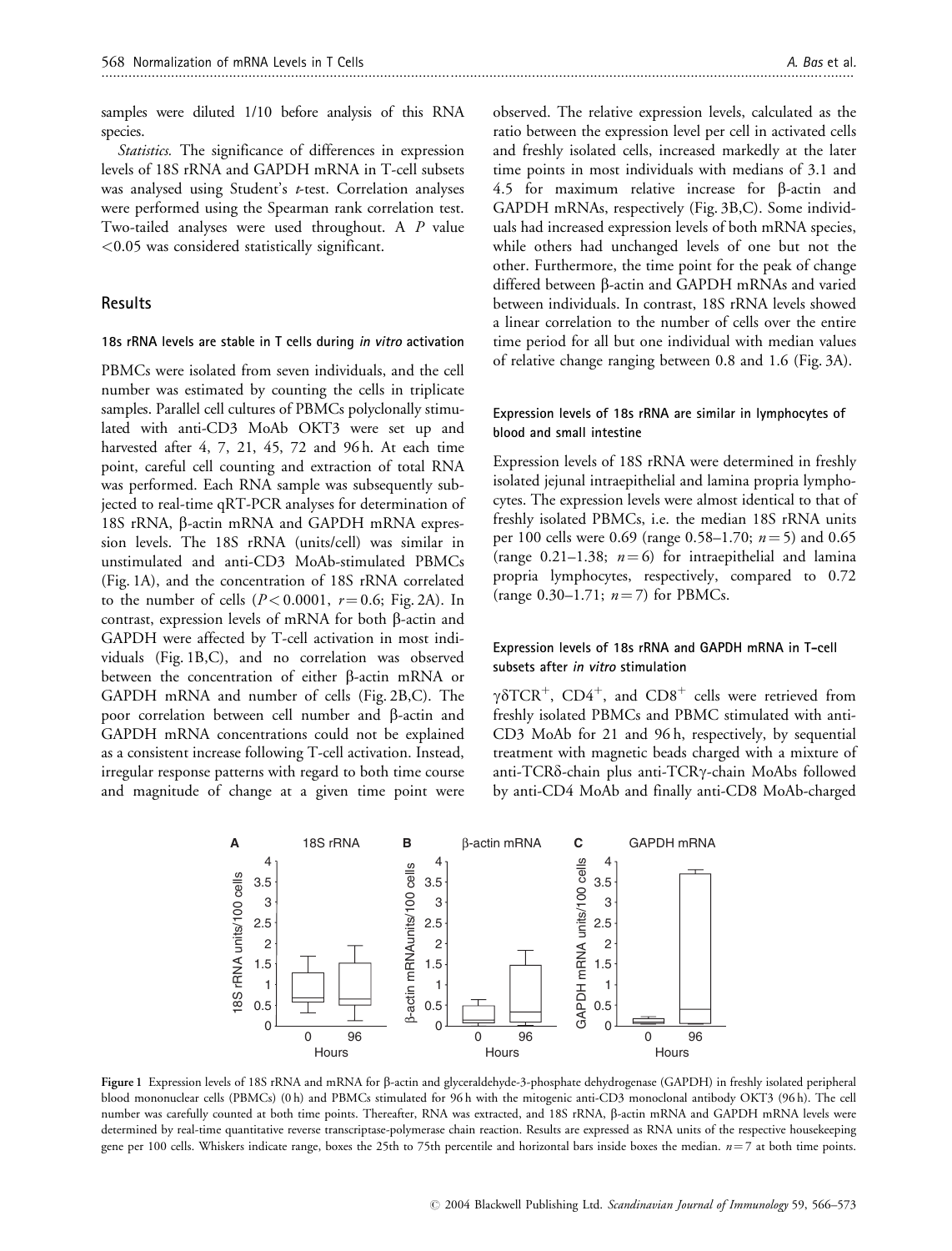

Figure 2 Concentration of cells in individual peripheral blood mononuclear cell (PBMC) samples plotted as a function of concentrations of 18S rRNA. (A)  $\beta$ -actin mRNA. (B) Glyceraldehyde-3-phosphate dehydrogenase (GAPDH) mRNA. (C) In the same sample. PBMCs were from seven individuals. Results from both unstimulated PBMCs ( $\blacksquare$ ) and PBMCs activated for 4 h ( $\spadesuit$ ), 7 h ( $\blacktriangledown$ ), 21 h ( $\bigcirc$ ), 45 h  $(\bullet)$ , 72 h ( $\square$ ) and 96 h ( $\triangle$ ) with anti-CD3 monoclonal antibody OKT3 are included in the graphs.

beads. Expression levels of 18S rRNA and GAPDH mRNA per cell were thereafter determined as described above. After 21 h of stimulation, there was no significant change in the 18S rRNA expression levels in any of the three cell types, whereas there was an average three- to 4.1-fold increase in GAPDH mRNA expression levels (Fig. 4A–C). After 96 h of activation, there was an average 4.4- to fivefold increase in 18S rRNA levels in all three subtypes (Fig. 4A–C), which was statistically significant



Figure 3 Expression levels of 18S rRNA. (A)  $\beta$ -actin mRNA (B) Glyceraldehyde-3-phosphate dehydrogenase (GAPDH) mRNA. (C) In peripheral blood mononuclear cells (PBMCs) after 4-96 h of T-cell activation. Parallel cultures of PBMCs were incubated with anti-CD3 monoclonal antibody OKT3 for the indicated time periods and the expression levels/cell determined by cell counting and real-time quantitative reverse transcriptase-polymerase chain reaction as described. The relative change was calculated as the ratio between the expression level/cell at the individual time point and the expression level/cell in unstimulated PBMCs. Whiskers indicate range, boxes the 25th to 75th percentile and horizontal bars inside boxes the median. The hatched horizontal line indicates no change in expression level compared to unstimulated PBMC.  $n = 7$  at each time point.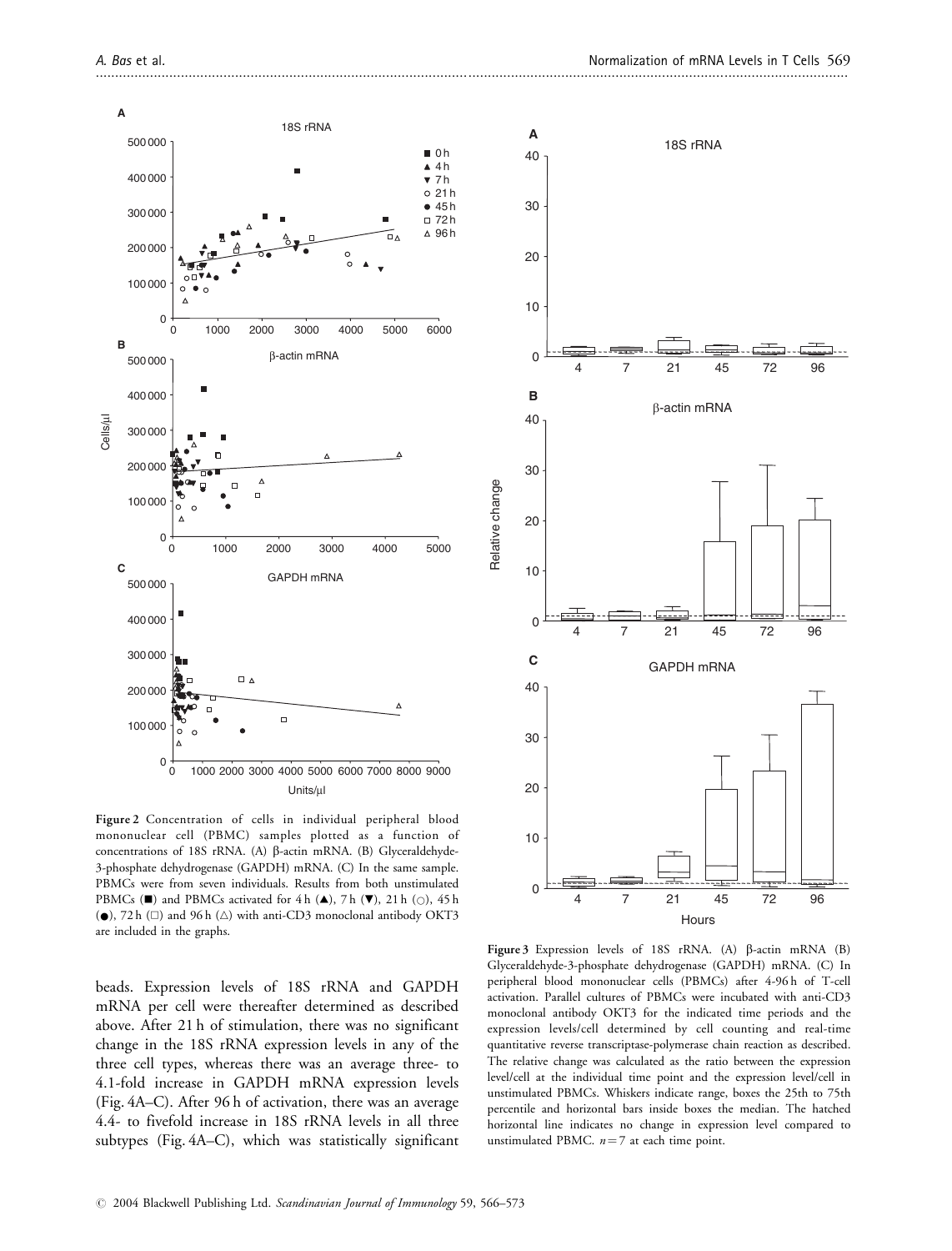

Figure 4 Expression levels of 18S rRNA and glyceraldehyde-3-phosphate dehydrogenase (GAPDH) mRNA in  $\gamma\delta TCR^+$ . (A) CD4<sup>+</sup> $\gamma\delta \overline{TCR^+}$ . (B)  $CD8+CD4^{\dagger}\gamma\delta$ TCR. (C) Cells retrieved by sequential positive selection from peripheral blood mononuclear cells stimulated in parallel cultures for 21 and 96 h with the mitogenic anti-CD3 monoclonal antibody OKT3. Cell counting and quantitative reverse transcriptase-polymerase chain reaction were performed as described in Fig. 1. The relative change was calculated as the ratio between the cellular expression level at the indicated time point and the expression level in the unstimulated cells of the respective T-cell subtype before culture. Whiskers indicate range, boxes the 25th to 75th percentile and horizontal bars inside boxes the median.  $n = 7$  at each time point.

only in CD4<sup>+</sup> cells ( $P = 0.05$  compared to unstimulated  $CD4^+$  cells; Fig. 4B). This was, however, marginal compared to the marked increase in GAPDH mRNA expression levels at this time point with a median 28-fold increase in  $\gamma\delta TCR^+$  cells (Fig. 4A), a median 56-fold increase in  $CD4^+$  cells (P=0.008 compared to unstimulated CD4<sup>+</sup> cells; Fig. 4B) and a median 70-fold increase in  $CD8^+$  cells  $(P = 0.003$  compared to unstimulated  $CD8<sup>+</sup>$  cells; Fig. 4C).

#### 18s rRNA is suitable for normalization of mRNA expression levels in resting and activated T lymphocytes

The utility of 18S rRNA,  $\beta$ -actin mRNA and GAPDH mRNA as housekeeping genes for normalization of gene expression, estimated as mRNA level, was investigated. The average cellular expression levels of mRNA for IL-2, IL-4, IL-10, IFN- $\gamma$ , TNF- $\alpha$  and TGF- $\beta$ 1 were determined in freshly isolated PBMCs and PBMCs stimulated with anti-CD3 MoAb for 4-96 h by using real-time qRT-PCR with RNA copy standard. The number of cells and the expression levels of 18S rRNA, b-actin mRNA and GAPDH mRNA were also determined in each individual sample. Results are expressed as mRNA copies/cell and mRNA copies/unit 18S rRNA, β-actin mRNA and GAPDH mRNA, respectively. Results normalized to 18S rRNA levels were coherent with results calculated as cytokine mRNA levels/cell at all time points for the five cytokines that were induced by the anti-CD3 MoAb treatment, i.e. IL-2, IFN- $\gamma$ , TNF- $\alpha$ , IL-4, and TGF- $\beta$ 1 (Fig. 5A–D,F). In contrast, normalization to  $\beta$ -actin or GAPDH mRNA levels gave disparate results compared to cytokine mRNA levels per cell with regard to both magnitude of induction and kinetics (Fig. 5A–D,F). This is most clearly demonstrated by the IFN- $\gamma$  response, which reaches its peak after 45 h incubation time as determined by calculating cytokine mRNA levels per cell, while normalization to  $\beta$ -actin or GAPDH mRNA levels gave the false impression that the response had already peaked at an earlier time point and was declining at 45 h (Fig. 5B). Correlation analysis between cytokine mRNA levels calculated per cell and cytokine mRNA levels calculated as ratios to the levels of either one of the three housekeeping genes for all individual determinations ( $n = 49$  for each cytokine) further emphasized the superiority of 18S rRNA. IL-2, IL-4, IFN- $\gamma$ , TNF- $\alpha$  and TGF- $\beta$ 1 mRNA levels normalized to 18S rRNA gave r values between 0.81 and 0.96 (median 0.89), suggesting an almost perfect estimation of cellular levels using 18S rRNA. An  $r$  value  $>0.80$ was only reached for the most strongly induced cytokines, i.e. IL-2, IFN- $\gamma$  and TNF- $\alpha$ , when  $\beta$ -actin mRNA was used for normalization and solely for IFN- $\gamma$  when normalization was done using GAPDH mRNA. IL-10 mRNA expression was only marginally induced by stimulation with anti-CD3 MoAb, which precluded evaluation of housekeeping gene utility using this cytokine (Fig. 5E). However, the correlation analysis suggested that 18S rRNA gives the most reliable results also in this case with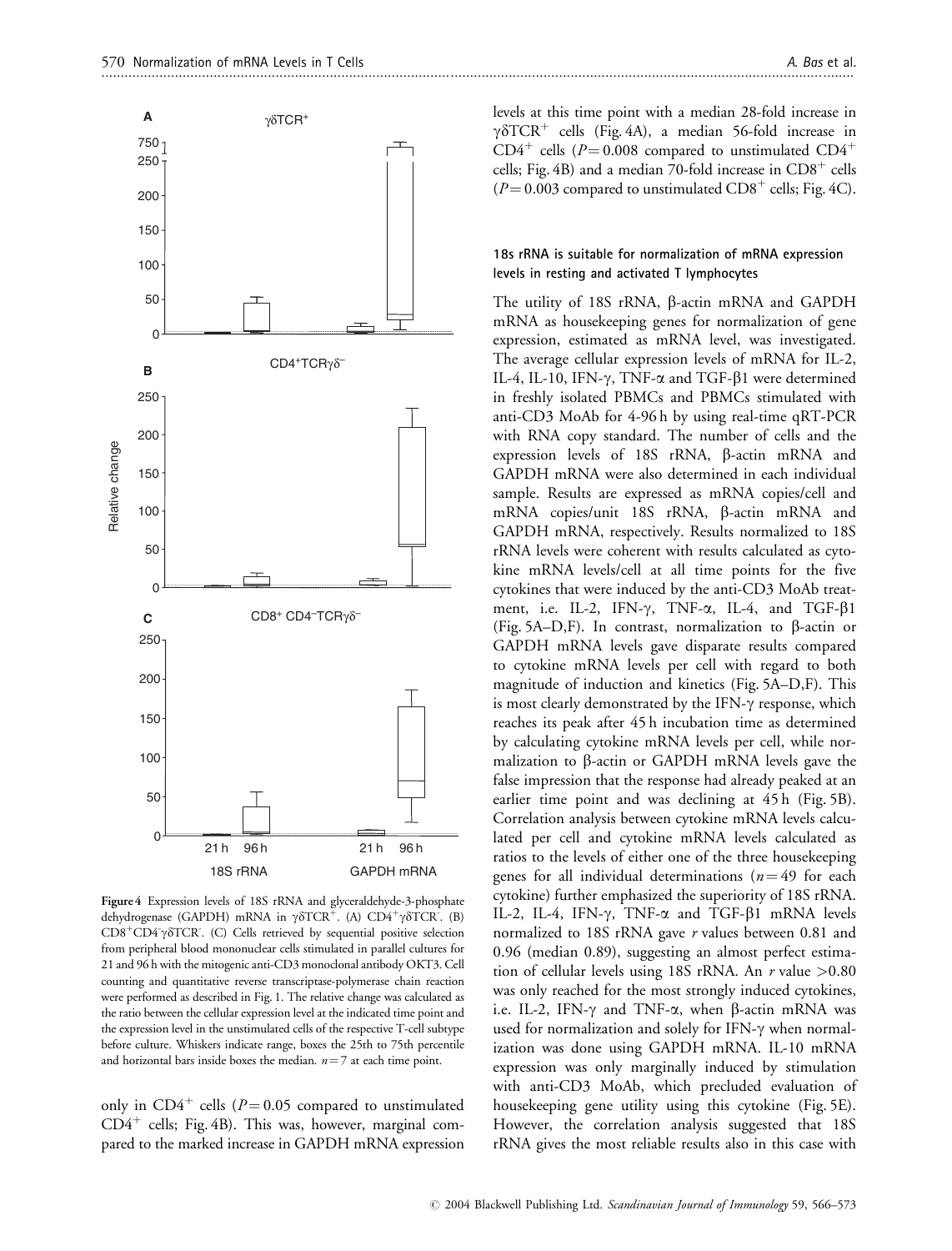

Figure 5 Relative changes in cytokine mRNA levels in peripheral blood mononuclear cells (PBMCs) stimulated by anti-CD3 monoclonal antibody (MoAb) as determined by calculating the number of cytokine mRNA copies per cell (&) compared with the same experimental data normalized to the level of 18S rRNA (□), β-actin mRNA (○) and glyceraldehyde-3-phosphate dehydrogenase (GAPDH) mRNA (△) in the sample. PBMCs were purified from seven individuals, and the number of cells was determined in freshly isolated samples and samples from parallel cultures of PBMCs stimulated with anti-CD3 MoAb for 4-96 h. RNA was extracted from the counted samples, and the concentrations of interleukin-2 (IL-2) (A), interferon- $\gamma$  (IFN- $\gamma$ ) (B), tumour necrosis factor-α (TNF-α) (C), IL-4 (D), IL-10 (E), transforming growth factor-β1 (TGF-β1) (F), β-actin and GAPDH mRNAs, as well as 18S rRNA were determined by real-time quantitative reverse transcriptase-polymerase chain reaction. The ratios between cytokine mRNA concentration and cell number, 18S rRNA level, b-actin mRNA level and GAPDH mRNA level were calculated for each sample. Thereafter, the relative change was calculated as the ratio between the cytokine mRNA level per cell, per 18S rRNA unit, per  $\beta$ -actin mRNA unit and per GAPDH mRNA unit at the individual time points and the cytokine mRNA level in the unstimulated PBMC before culture calculated in the same way. Graphs show median values from determinations in seven independent samples at each time point.

an r value of 0.59 compared to 0.34 and 0.38 for  $\beta$ -actin and GAPDH mRNA, respectively.

#### Cytokine mRNA levels in resting and stimulated PBMCs

The experimental set-up also allowed us to compare the average mRNA copy number per cell of the six cytokines in freshly isolated, resting PBMCs and in PBMCs after varying the time of T-cell activation. Generally, the cytokine mRNA levels were low in unstimulated PBMCs

 $(<0.1$  mRNA copies/cell; Table 1). TGF- $\beta$ 1 was an interesting exception with as much as 3.6 mRNA copies/ cell in resting PBMCs and a poor response to activation (Table 1). IL-2, IFN- $\gamma$  and TNF- $\alpha$  were all strongly induced in most blood donors (Table 1). However, the kinetics for IFN- $\gamma$  induction differed from the other two cytokines. While IL-2 and TNF- $\alpha$  showed a maximum increase after  $7h$  of stimulation, IFN- $\gamma$  reached maximum expression levels after 45 h (Fig. 5A-C, Table 1). The number of mRNA copies/cell was 10-fold higher

Table 1 Cytokine mRNA expression levels in resting and stimulated peripheral blood mononuclear cells (PBMCs)

| Cytokine                              | Time (h) | Cytokine mRNA* (copies/cell) | Timet (h) | Cytokine mRNA <sup>†</sup> (copies/cell) | Fold increase |
|---------------------------------------|----------|------------------------------|-----------|------------------------------------------|---------------|
| Interleukin-2                         |          | $0.008\$                     |           | 0.6                                      | 72 S          |
| Interleukin-4                         |          | 0.006                        |           | 0.04                                     |               |
| Interferon- $\gamma$                  |          | 0.1                          | 45        | 5.7                                      | 60            |
| Tumour necrosis factor- $\alpha$      |          | 0.09                         |           | 4.5                                      | 50            |
| Interleukin-10                        |          | 0.06                         |           | 0.07                                     |               |
| Transforming growth factor- $\beta$ 1 | $\Omega$ | 3.6                          |           | 10.5                                     |               |

\*Average number of cytokine mRNA copies/cell in freshly isolated PBMCs.

<sup>†</sup>Time point for maximal response to polyclonal T-cell activation for the indicated cytokine.

zAverage number of cytokine mRNA copies/cell in anti-CD3-stimulated PBMCs at the time point for maximal response.

§Median value from independent determinations in PBMCs from seven individuals.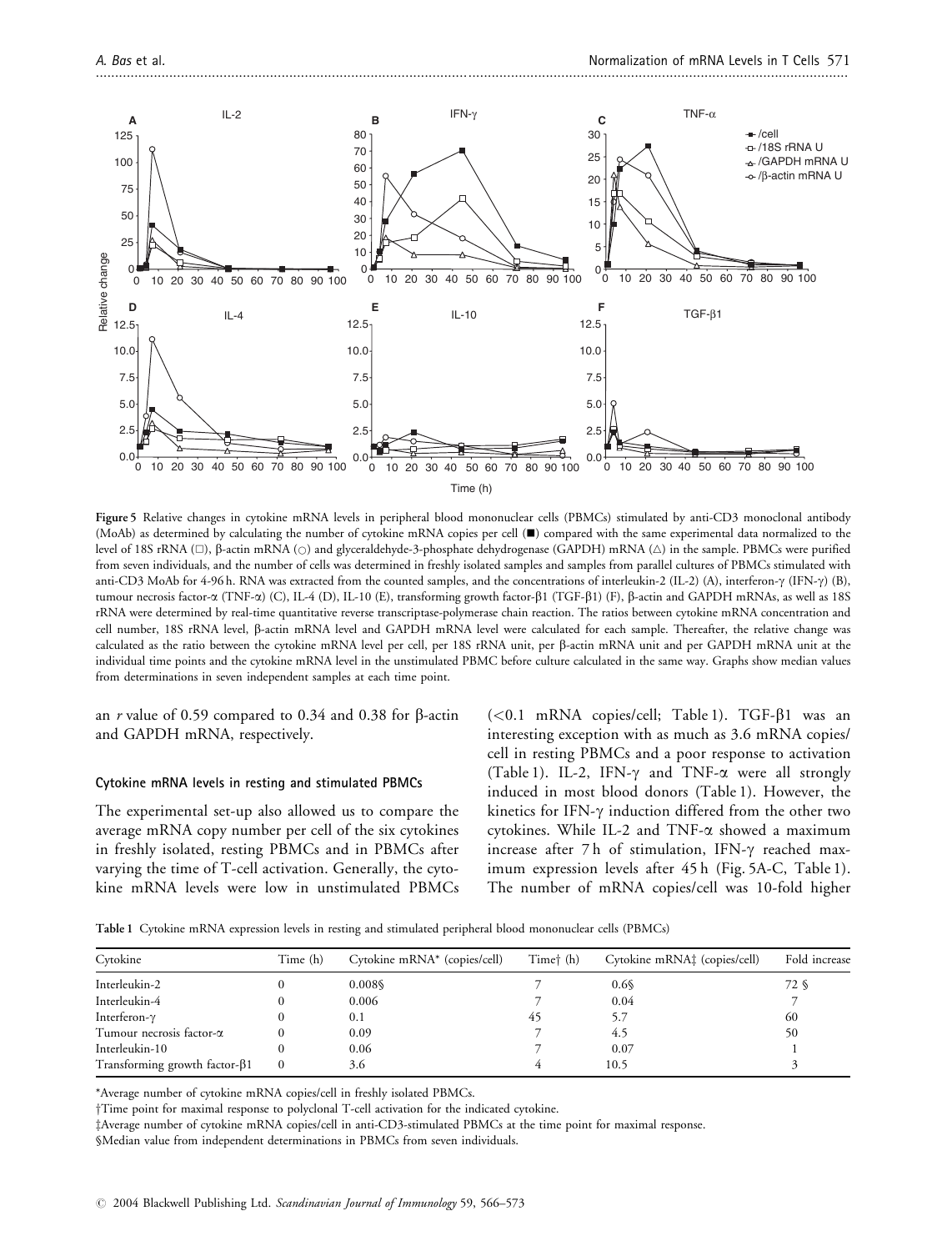for IFN- $\gamma$  and TNF- $\alpha$  compared to IL-2, both in resting and in maximally stimulated PBMCs (Table 1). Two individuals had a T helper 2 profile with induction of IL-4 and only a marginal induction of IFN- $\gamma$  and TNF-a mRNA. However, both IL-4 and IL-10 expression levels were still low after activation  $(<0.1$  copies/cell; Table 1).

### **Discussion**

The present study shows that normalization to 18S rRNA gave the most reliable results followed by  $\beta$ -actin mRNA and last GAPDH mRNA when comparing resting and activated T lymphocytes. 18S rRNA should therefore be the preferred housekeeping gene for normalization when studying gene expression in human lymphocytes. Furthermore, 18S rRNA proved to give an accurate estimation of the cellular levels of mRNA for the six cytokines analysed. The finding that freshly isolated PBMCs and intestinal intraepithelial and lamina propria lymphocytes all had similar 18S rRNA content per cell further supports the conclusion that 18S rRNA is useful for normalization of lymphocytes regardless of the activation state. T lymphocytes in PBMCs are resting with no or low cytokine production (this study and [5]), while intestinal lymphocytes contain T cells producing cytokines at levels similar to polyclonally activated blood T lymphocytes and exhibiting cytotoxic effector functions [5, 25, 29].

To the best of our knowledge, this is the first time b-actin mRNA, GAPDH mRNA and 18S rRNA levels have been compared in normal human lymphocytes using objective and sensitive real-time qRT-PCR. The TaqMan EZ technology was chosen because it includes a reporter dye-labelled probe, which excludes signals from illegitimate amplifications. Only one previous study reported results from comparative analysis of the same three housekeeping genes using real-time qRT-PCR analysis. Although a totally different cell type was studied, i.e. murine fibroblasts, their results are consistent with ours, with significant fluctuations in  $\beta$ -actin and GAPDH mRNA levels and only marginal changes in 18S rRNA levels [30].  $\beta$ -actin mRNA levels in human immune cells were analysed in a recent study [31]. In line with our results, prominent differences between normal leukocytes, leukocytes of various malignancies and leukaemia cell lines were reported. Furthermore, Hamalainen and coworkers [32] observed significant variations in GAPDH mRNA levels in cultured  $CD4^+$  cells.

Although 18S rRNA was the most stable housekeeping gene, it also showed some variations. First, the 18S rRNA level in freshly isolated PBMCs differed up to six times between individuals (range 0.3–1.7 18S rRNA units/100 cells). This might partly be explained by different cellular content of 18S rRNA in the two major cell types in PBMCs, i.e. lymphocytes and monocytes, and variations in cellular composition between PBMC preparations. The

cellular content of 18S rRNA in purified monocytes was not determined. However, we have observed that human intestinal epithelial cells contain approximately 10 times more 18S rRNA/cell compared to lymphocytes [4]. Second, there was a slight increase in 18S rRNA levels in all three T-cell subsets analysed after long-time activation (4 days), although 18S rRNA levels remained almost unchanged when the entire PBMC population was analysed. This result may seem conflicting but is most likely explained by the facts that the major T-cell population, i.e. the  $CD4^+$  cells, showed the lowest increase and that PBMCs contain additional cells like B cells, natural killer cells and monocytes that do not become activated.

Two previous studies have analysed the cytokine mRNA expression in polyclonally activated human blood T lymphocytes by real-time RT-PCR [33, 34]. They arrive at different conclusions about the kinetics. On one hand, Härtel and coworkers [33] reported that IL-2, IL-4, IL-10, IFN- $\gamma$  and TNF- $\alpha$  mRNA levels reach the maximum at 4 h and remain high at the last time point analysed (24 h). On the other hand, Stordeur and coworkers [34] who studied IL-10, IFN-g and TNF-a mRNA expression, reported that expression levels declined after 8 h. Both research groups used b-actin mRNA levels for normalization of the cytokine mRNA and none performed cell counting. We show here that  $\beta$ -actin mRNA expression levels vary significantly between activation stages of lymphocytes and that this can lead to results that are inconsistent with the more accurate estimations obtained by calculating the number of mRNA copies per cell based on cell counting. Errors with regard to both the magnitude of expression levels and the kinetics of cytokine mRNA expression were seen using  $\beta$ -actin for normalization. Hence, the use of  $\beta$ -actin mRNA for normalization is the probable explanation for the inconsistencies between the two studies and between their studies and ours.

The choice of housekeeping genes as internal standard in real-time qRT-PCR is critical for the estimation and comparison of mRNA levels in gene expression studies. From this study, we conclude that 18S rRNA is a reasonably stable housekeeping gene that is suitable for normalization when quantifying mRNA levels of genes expressed in resting and activated human T lymphocytes of blood and tissue origin.

#### Acknowledgments

This work was financially supported by a grant from the Swedish Research Council, Natural Sciences (B621-2001- 1999). We express our sincere gratitude to Ms. Anne Israelsson for preparation of the RNA copy standards and to Dr Åke Öberg and colleagues at the Department of Surgery, Umeå University Hospital for supplying tissue samples.